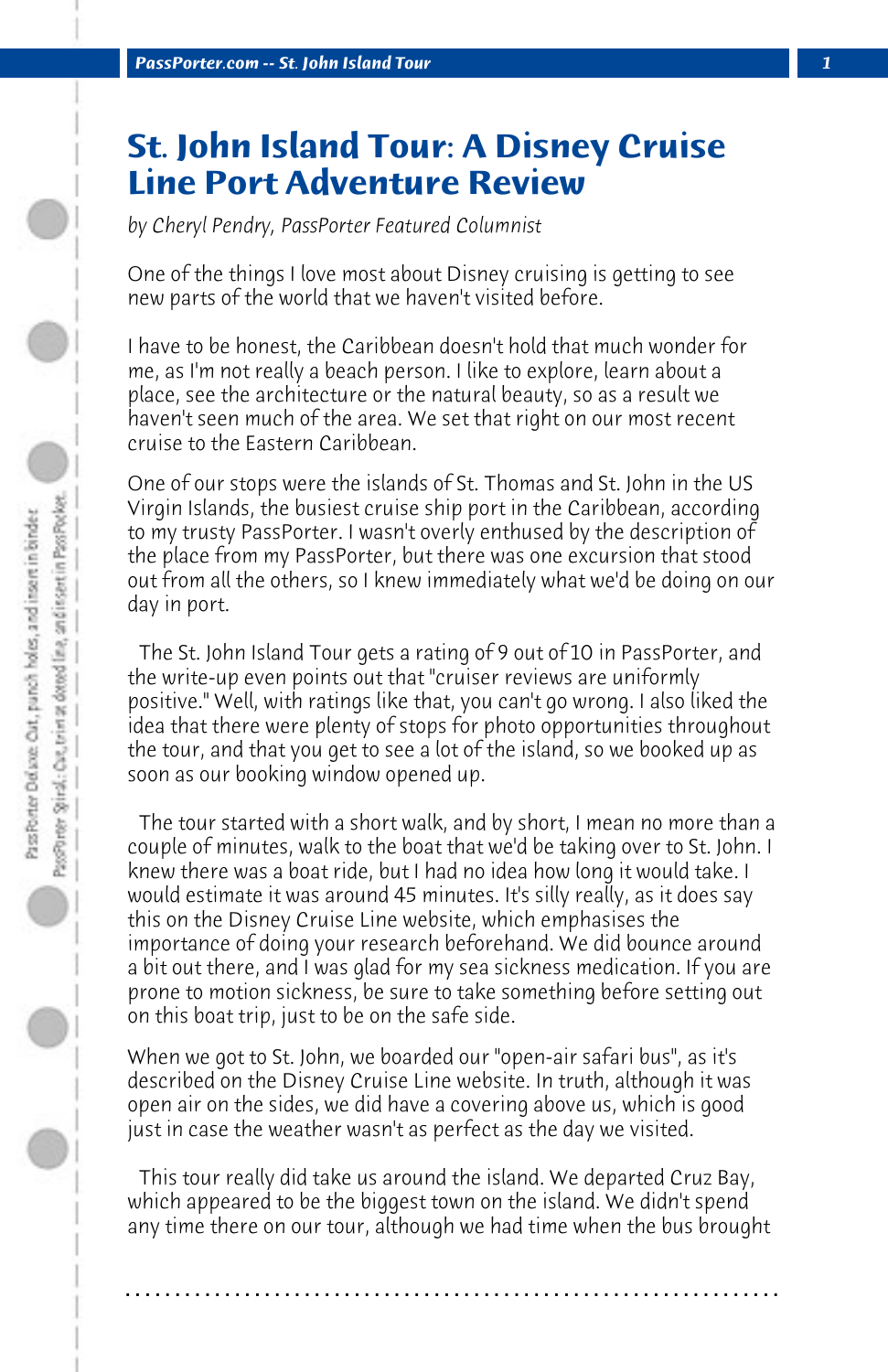us back, so we visited the headquarters of the National Park Service, which is right by the boat dock, and some of the nearby shops.

 Not long after we left the town, we were into National Park territory, as it takes up approximately half of the island. It was green, and lush, and although hot, it wasn't too much to deal with, although we did visit in December. The tour has plenty of stops, and they all offer magnificent viewpoints, but the first really highlights to you just how many islands there are in the Caribbean. All we could see from our vantage point was a clear blue ocean in front of us, with green shoots of land poking out. It was just stunning, and exactly what you expect from the Caribbean.

 I have nothing but praise for our driver, who I felt was an excellent guide, and a safe driver, but again for those who are prone to motion sickness, it's probably just as well to have taken some medication before setting out on this tour, as the roads do twist and turn back on themselves. I can imagine if you have a driver who wasn't as careful as ours that it might be a bit more of an unpleasant journey.

 One of the stops on this tour is the former Annaberg Sugar Plantation, where you're given 10 minutes to wander around the ruins. I thought it was the perfect amount of time, as there wasn't that much to see, but once again, the views out to see were just breath taking.

 Our next stop was Cinnamon Bay, where you again had adequate time to use the restrooms, before heading down to the beach. Some of our party even dipped their toes into the ocean, although a word of caution here, as at least one person came back with an injury from doing that. Once again, the views were just beautiful, and everything that I'd hoped to see in the Caribbean. Although the time we had for the stops was fine, part of me would've liked to have just stayed there all day, and looked at the scenery, as I don't think I'd ever have got bored of the sight of white sand, clear blue sea, and lush green islands.

We had another couple of stops at various overlooks, and I loved the fact that every time we set off again, we got a lovely cool breeze from our open-sided vehicle. Whenever we stopped, you suddenly realised how hot it was.

 As I mentioned, we had a bit of a wait to board our boat back to St. Thomas, but it was fine, as it allowed us some time to explore on our own before we departed. The journey back saw another treat, as we moored in a different spot, giving us the chance to pass by the Fantasy. From our small boat, it really brought home to you just how massive she is!

**. . . . . . . . . . . . . . . . . . . . . . . . . . . . . . . . . . . . . . . . . . . . . . . . . . . . . . . . . . . . . . . . . .**